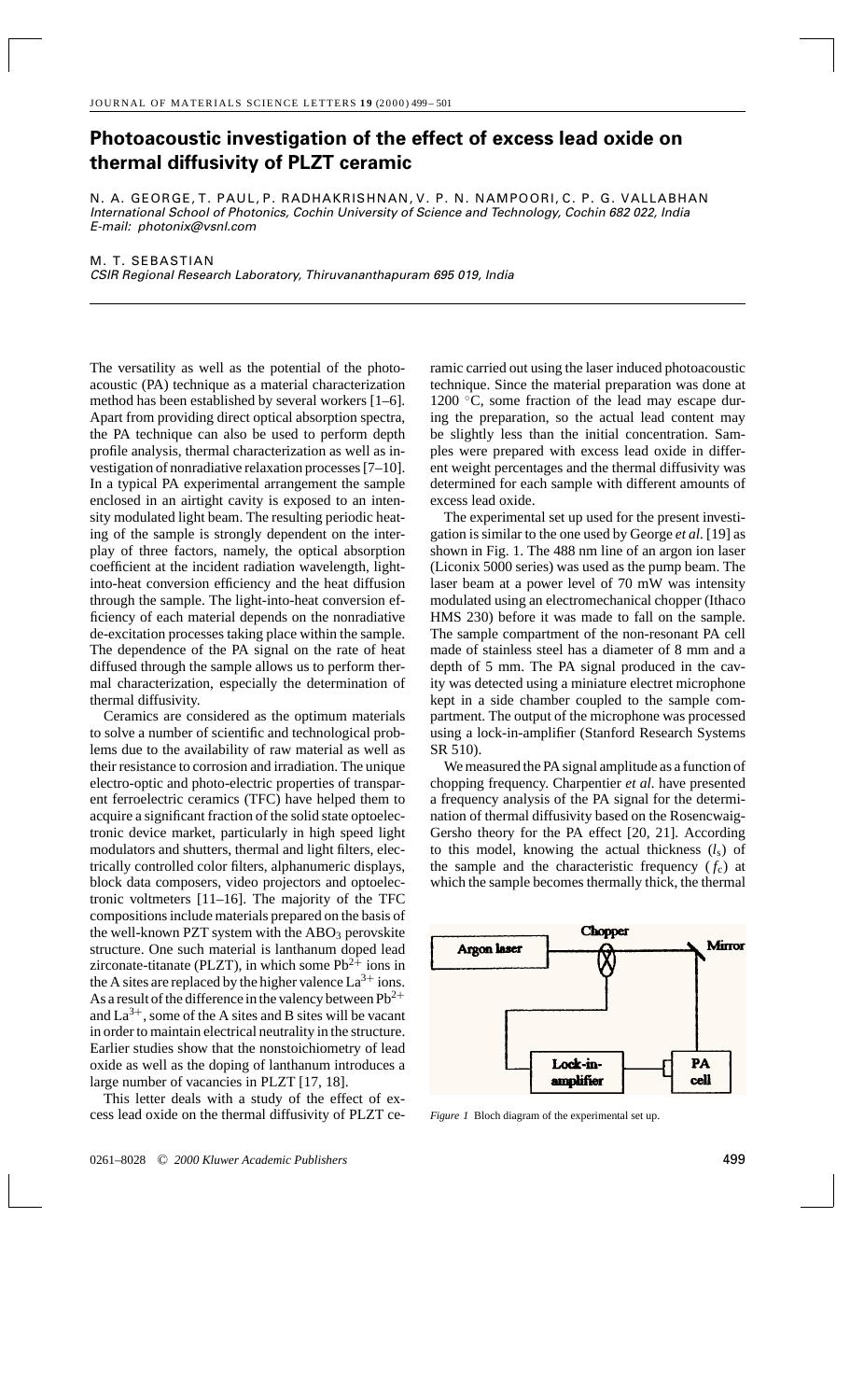diffusivity  $(\alpha)$  can be calculated using the relation  $\alpha = f_{\rm c} l_{\rm s}^2$  [21].

PLZT samples were prepared using the conventional solid state reaction method [22]. Samples were prepared according to the general formula Pb1−*x*La*<sup>x</sup>* -  $(Zr_yTi_{1-y})_{1-x/4}$ <sup> $\Box$ </sup> *x*/4O<sub>3</sub>, where " $\Box$ " represents the lattice vacancies created to maintain the charge balance between  $Pb^{2+}$  and  $La^{3+}$ . Although the above formula presumes that all the vacancies are in the B sites, the actual location of these vacancies in either the  $A^{2+}$  or  $B^{4+}$  sites of the unit cell has not yet been completely resolved. But the co-existence of A-site and B-site vacancies is a clearly established one [23, 24]. In the present case, we prepared three different sets of samples with 5%, 10% and 15% of excess lead oxide with respect to the stoichiometric ratio. However, in all cases the amount of lanthanum was kept constant at 9 atom percent, which is reported to be the optimum concentration of lanthanum for getting good quality PLZT. Thin disc like samples sintered at 1500 ◦C were used for the PA studies. Then keeping the samples in the PA cell, the frequency dependence of the acoustic signal amplitude was studied. The log-log plot of the variation of the signal amplitude versus the chopping frequency for the PLZT samples with three different excess lead oxide concentrations are shown in Fig. 2. The transition of the sample from the thermally thin to the thermally thick regime is clearly indicated in the plot by a change in the slope from  $-1$  to  $-3/2$ . Measuring the characteristic frequency  $f_c$  at which the slope change occurs and the thickness  $l_s$  of the sample, the thermal diffusivity was calculated using the equation  $\alpha = f_c l_s^2$ . The calculated thermal diffusivity of the PLZT discs with three different excess lead oxide concentrations are given in Table I. The values are found to be same up to the third digit on repetition of the experiment. This is mainly because the accuracy of the measurements depends only on the determination of sample thickness and the characteristic frequency.

From the photoacoustic measurements it is seen that the thermal diffusivity of PLZT increases with an increase in lead content. Most probably, this may be due to the fact that a pronounced nonstoichiometry of lead

 $2.40$ 2.35  $2.30$ 2.25  $1.2$  $\overline{1.3}$  $1.4$  $1.5$  $1.6$ 

*Figure 2* Log-log plot connecting PA signal amplitude to the chopping frequency. ▲-5%, ■-10% and ●-15% excess lead oxide than the stoichiometric ratio.

TABLE I Thermal diffusivity values of PLZT with excess lead oxide

| Excess<br>lead oxide<br>$(weight \%)$ | Sample<br>thickness<br>$l_{\rm s}$ (cm) | Characteristic<br>frequency<br>$f_c$ (Hz) | Thermal<br>diffusivity<br>$\alpha$ (cm <sup>2</sup> s <sup>-1</sup> ) $\pm$ 10% |
|---------------------------------------|-----------------------------------------|-------------------------------------------|---------------------------------------------------------------------------------|
| 5                                     | 0.061                                   | 22.00                                     | 0.0819                                                                          |
| 10                                    | 0.056                                   | 28.00                                     | 0.0878                                                                          |
| 15                                    | 0.062                                   | 24.00                                     | 0.0923                                                                          |

oxide causes a large concentration of lattice defects in PZT based compositions [17, 18]. The nonstoichiometry of lead oxide as well as the doping of lanthanum may make PLZT a material with a large concentration of defects. In the present case, deviation from the stoichiometry of lead oxide may cause formation extended defects apart from point defects and this may affect the thermal diffusivity values. Also, the thermal diffusivity of lead  $(0.245 \text{ cm}^2/\text{s})$  itself is higher than that of pure ceramic. Therefore, the presence of excess lead may also have some direct contribution to the increase in the thermal diffusivity value. Detailed work in this direction is in progress.

In conclusion, the effect of excess lead oxide on the thermal diffusivity of PLZT ceramic has been studied using the PA technique. The observed increase in thermal diffusivity of PLZT with an increase in lead oxide content is supposed to be due to the appearance of additional defects other than the point defects introduced in the material due to the nonstoichiometry of lead oxide.

## **Acknowledgments**

The authors (N.A.G. and T.P.) are grateful to the Cochin University of Science and Technology and University Grants Commission, Government of India for providing financial assistance.

## **References**

- 1. S. SANKARARAMAN, V. P. N. NAMPOORI, C. P. G. VALLABHAN, G. AMBADAS and S. SUGUNAN, Appl. *Phys. Lett.* **67** (1995) 2939.
- 2. A. TORRES-FILHO, N. F. LEITE, L. C. M. MIRANDA, N. CELLA and H. VARGAS , *J. Appl. Phys.* **66** (1989) 97.
- 3. R. E. MALPAS and A. J. BARD, *Anal. Chem.* **52** (1980) 109.
- 4. W. LAHMANN and H. J. LUDEWIG, *Chem. Phys. Lett.* **45** (1976) 177.
- 5. R. CASTANEDA-GUZMAN, M. VILLAGRAN-MUNIZ, J. M. SANIGER-BLESA and O. PEREZ-MARINEZ, *Appl. Phys. Lett.* **73** (1998) 623.
- 6. G. C. WETSEL and <sup>F</sup> . A. MCDONALD, *ibid.* **30** (1977) 252.
- 7. A. PHILIP, P. RADHAKRISHNAN, V. P. N. NAMPOORI and C. <sup>P</sup> . G. VALLABHAN, *J. Phys. D: Appl. Phys.* **26** (1993) 836.
- 8. U. ZAMMIT, M. MARINELLI, R. PIZZOFERRATO, F. SCUDIERI and <sup>S</sup> . MARTELLUCCI, *Phys. Rev. A.* **41** (1990) 1153.
- 9. J. THOMAS, V. N. S. PILLAI, V. P. N. NAMPOORI and C. P. G. VALLABHAN, Mat. Sci. Lett., in press.
- 10. E. MARIN, I. RIECH, P. DIAZ, J. J. ALVARADO-GIL, R. BAQUERO, J. G. MENDOZA-ALVAREZ, H. VARGAS, A. CRUZ-OREA and M. VARGAS, *J. Appl. Phys.* **83** (1998) 2604.
- 11. YU. S. KARASOV, P. KREICBERGS, M. N. OSIN, I. PERRO and <sup>S</sup> . D. FONOV, *Ferroelectrics* **69** (1986) 135.
- 12. R. <sup>P</sup> . CUTLER and J. O. HARRIS , *ibid.* **50** (1983) 73.
- 13. G. H. HAERTLING, *ibid.* **50** (1983) 63.
- 14. K. UENO and T. SAKU, *Appl. Optics* **19** (1980) 164.